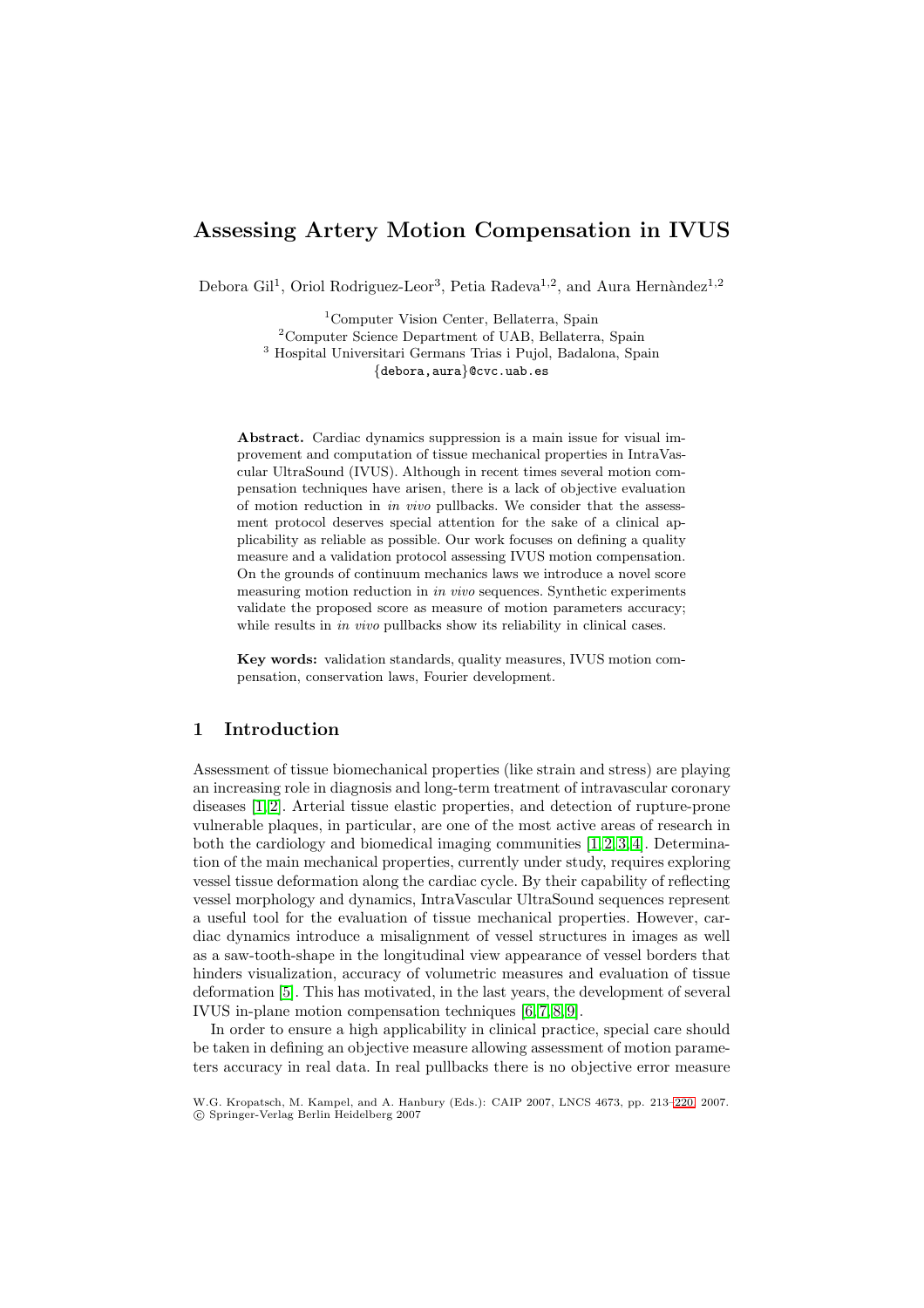indicating the amount of motion suppressed, since motion parameters are unknown. In most cases, quality measures are either subjective measures, based on the visual appearance of sequences and longitudinal cuts [\[6\]](#page-7-5), [\[9\]](#page-7-8) or rely on extraction of vessel properties (such as strain in [\[7\]](#page-7-6)). We consider that such an important issue as the validation protocol deserves special attention.

This paper addresses the definition of assessment standards for the objective measure of rigid motion reduction in IVUS sequences. We approach defining a quantitative score of dynamics compensation, as well as, provide an experimental setting for its validation for clinical practice. Our score bases on the grounds of fluid mechanics conservation laws [\[10\]](#page-7-10) and considers the changes that the local density of mass (given by the image local mean) experiences along the sequence. The comparison of the former quantity before and after motion correction defines our quality measure, which we call Conservation of Density Rate (CDR). Regarding the experimental setting, two sets of experiments are presented: validation of motion assessment on phantom sequences and performance in real pullbacks. Synthetic experiments explore the ability of CDR to quantify the rate of image alignment. Results on in vivo pullbacks show CDR correlation to visual appearance of longitudinal cuts.

The remains of the paper are structured as follows. Section [2](#page-1-0) is devoted to the definition of the quality measure. Experiments on phantom and real sequences are reported in Section [3.](#page-4-0) Discussions and conclusions are detailed in Section [4.](#page-6-0)

## <span id="page-1-0"></span>**2 Assessment of Cardiac Rigid Motion Compensation**

Any comparative quantity reflecting image changes along a sequence, captures, in the case of IVUS, differences in morphology as well as vessel misalignments. After motion correction, vessel displacement has disappeared, but morphological changes still remain. Therefore, even in the best case, comparison of aligned images along the sequence is prone to give a non-constant function depending on the particular morpho-geometric changes of the vessel segment. We conclude that in order to properly quantify vessel alignment, only the dynamic components should be taken into account.

Since vessel dynamics is mainly induced by cardiac motion, we use the Fourier transform for comparing cardiac terms. Let  $CQ_0$ ,  $CQ_1$  be the Fourier devel-<br>comparison as a sequence of the monoton condition of the properties and the conditions of the monoton conditions of the sequence of the seque opments of any comparative quantity before and after motion correction, and consider the principal cardiac frequency, namely  $\omega_c$ . We define the Cardiac Alignment Rate  $(CAR)$  as:

$$
CAR := 1 - \frac{A_{\widehat{CQ}_1}(\omega_c)}{A_{\widehat{CQ}_0}(\omega_c)}
$$

for  $A_{\widehat{CQ}_0}(\omega_c)$  and  $A_{\widehat{CQ}_1}(\omega_c)$  the amplitudes corresponding to the cardiac frequency of  $CQ_0$  and  $CQ_1$ , respectively. The  $CAR$  index equals 1 in the case that all cardiac motion has been suppressed, while approaches zero (or becomes even negative) for a poor rate of motion reduction.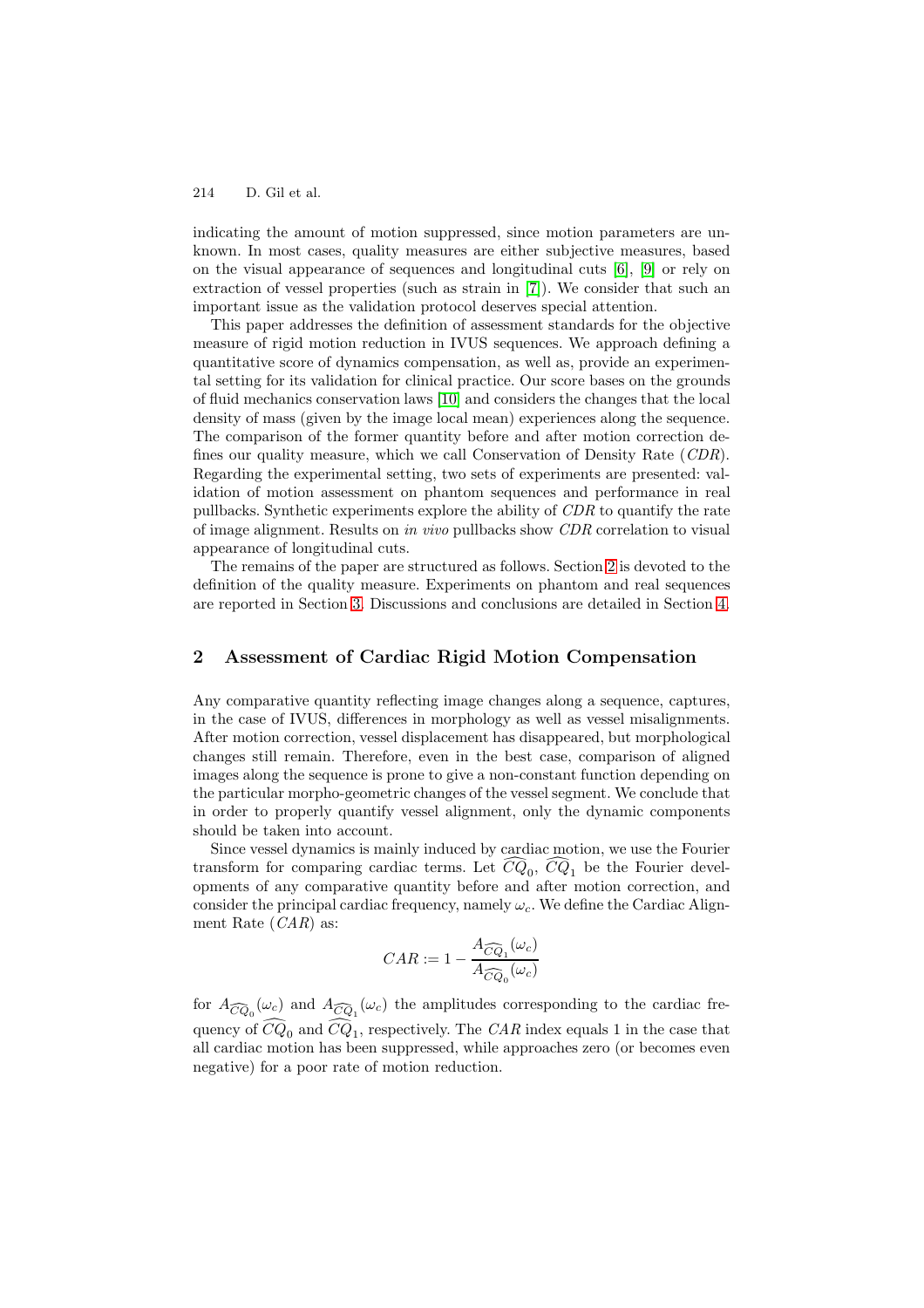

<span id="page-2-0"></span>**Fig. 1.** Limitations of similarity measures (mutual information, in this case) for image alignment quantification

Concerning the comparative quantity, in most cases it relies on a similarity measure between images, since the value obtained by comparing each frame to a reference frame reflects differences along the sequence. Unfortunately, usual similarity measures (like Mutual Information [\[11\]](#page-7-11) or Cross Correlation [\[12\]](#page-7-12)) are sensitive to texture, speckled noise and uniform grey-value areas and, thus, are prone to miss estimate the amount of alignment [\[13\]](#page-7-13). Figure [1](#page-2-0) illustrates this phenomenon in the case of mutual information. Images on the first two columns correspond to two frames captured at different times for the original sequence and the corrected one. Images on the last column correspond to the absolute value of the difference between the two frames and illustrate the amount of motion between them. The plot on the right represents the joint distribution for the image grey-values. For each image pixel, its grey-value on each of the two frames captured at different times provides its  $x-y$  coordinates on the plot. Black points correspond to the original sequence and light crosses to the corrected one. Although the misalignment between original images has been properly compensated, both point clouds present a comparable scatter and thus their mutual information will be similar.

Vessel motion is not visually noticed at all image pixels but only at some salient areas, such as calcium transitions or adventitia points of extreme curvature. This motivates adopting a local approach and tracking image motion for each pixel. Usual similarity measures compare images in the framework of integrable functions [\[14\]](#page-7-14) and are prone to give less reliable outputs if they are computed on small sets of pixels. Inspired on the strategies used in classic fluid mechanics [\[10\]](#page-7-10), we propose exploring the conservation of a physical quantity along the sequence. In particular, we have chosen the local density of mass, since it will remain constant along the sequence in the measure that vessel structures are aligned. By the ultrasound properties, the image grey-values are proportional to the density of mass of tissue. We approximate the tissue local density by the image local mean computed in sliding windows  $9 \times 9$  pixels large. The values of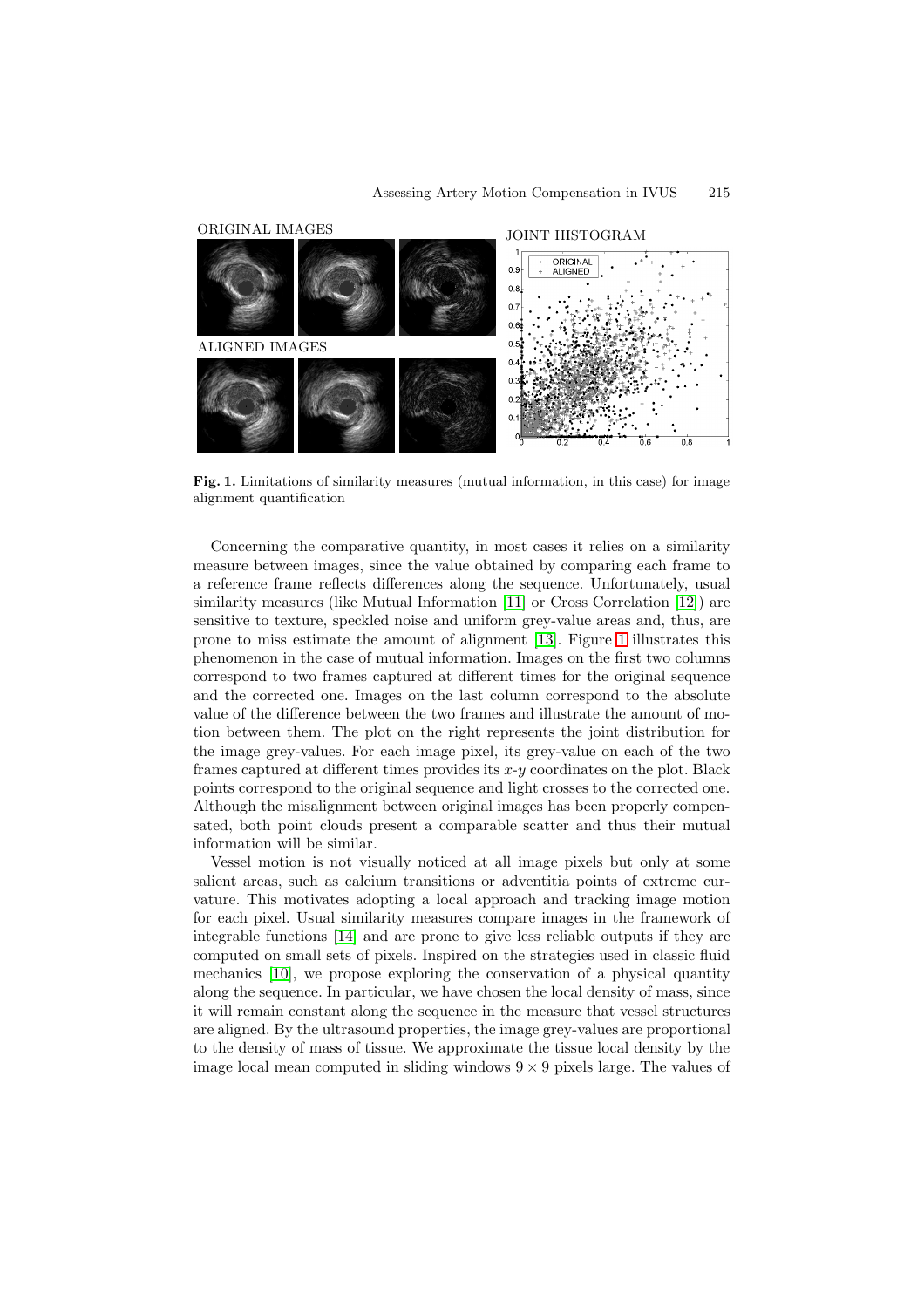

**Fig. 2.** Quality Measure Computation

<span id="page-3-0"></span>the local mean for all images provide each pixel with a function that describes the conservation of the local density of mass along the sequence. The CAR score for each of these functions provides a measure of the amount of local motion around each pixel.

Figure [2](#page-3-0) sketches the main steps involved in the computation of our quality measure: computation of the image descriptor (left block), conservation of local density along the sequence for a given pixel (middle block) and the CAR value for all pixels (right block). The first block illustrates the modeling of the local density of mass in terms of the image local mean. The local mean of the image (shown on the bottom) is obtained by computing, for each pixel, the image mean on a window (white square on the top image) centered on each pixel (black point). In the second block of the figure, we have the evolution of the local mean at a single pixel before (plot on the top) and after (plot on the bottom) image alignment. The plot obtained before alignment presents a well defined periodic behavior; afterwards, although the periodic pattern has been suppressed, the function still presents a variability due to noise and morphologic changes. The third block shows the CAR values obtained for all image pixels. The top plot shows the sorted CAR values and the bottom images show the position on the image of pixels achieving extreme values (dotted squares on the CAR plot). Since rigid motion is a global movement, all pixels in an image should present a similar CAR value. However, at blood and outer areas (not belonging to vessel structures) CAR achieves extreme low values (left bottom image), because motion is not noticeable. Meanwhile, pixels showing motion (like the calcium tissue transition on the right image) present a uniform (high)  $CAR$  value. In fact, the sorted  $CAR$ values (top plot) asymptotically converge towards the true motion reduction rate. It follows that only CAR upper percentiles properly contribute to the amount of motion reduced.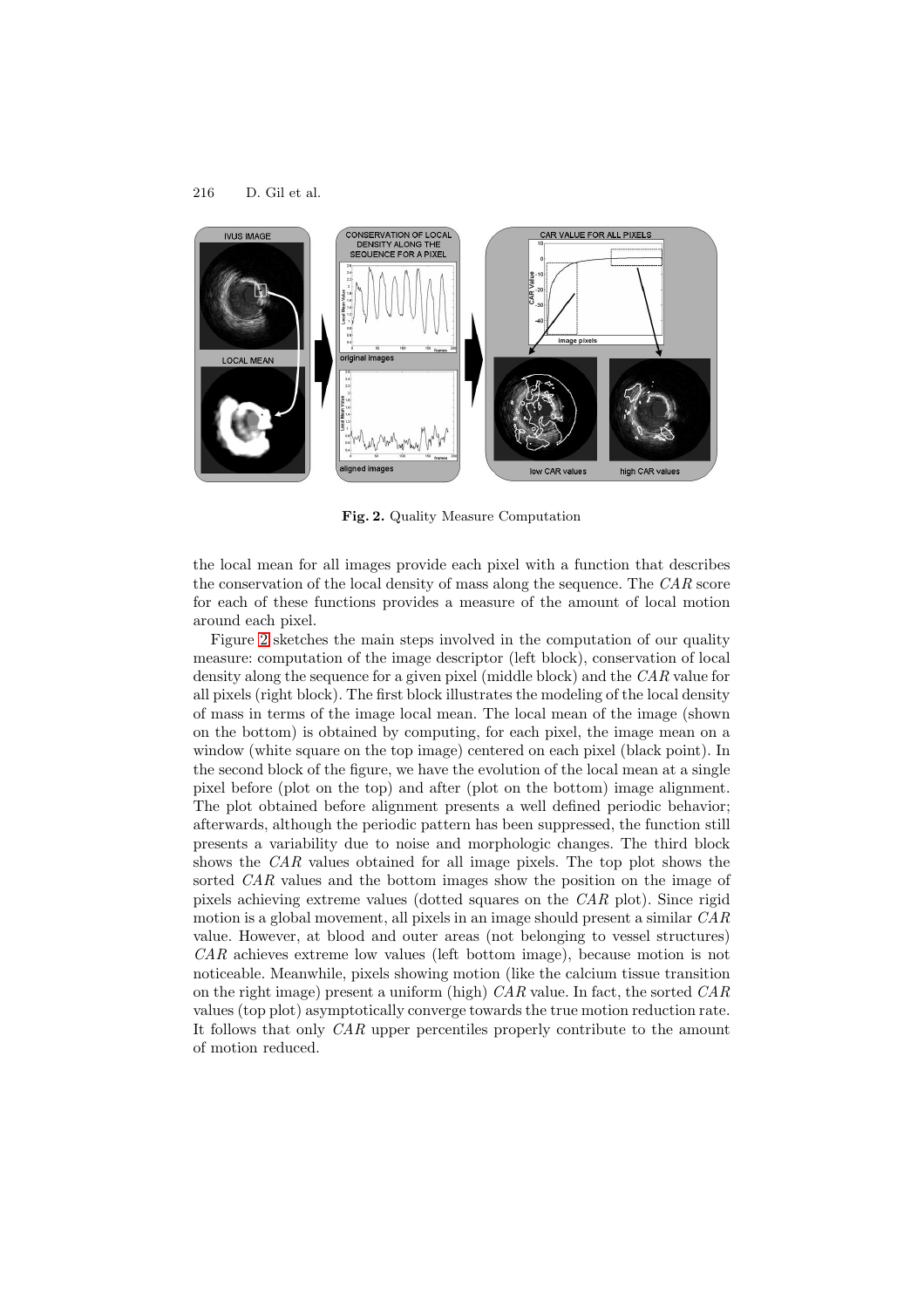We define our Conservation of Density Rate (CDR) as the trimmed mean [\[15\]](#page-7-15) of the CAR value computed for the image local average:

$$
CDR := \mu({\lbrace CAR \mid CAR > pret \rbrace}) \tag{1}
$$

for prct a given percentile. The CDR score, as well as any error, can be regarded as a random variable. In this framework, we have empirically proved (see experiments on phantoms in sect. [3.1\)](#page-4-1) that the CDR computed for the superior 66% percentile statistically correlates to the rotation angle relative error.

### <span id="page-4-1"></span><span id="page-4-0"></span>**3 CDR Validation for Clinical Practice**

### **3.1 Phantom Data**

Our synthetic experiments focus on addressing the reliability of CDR as measure of motion compensation. Phantoms have been generated by applying a motion pattern to a block of IVUS images representing a still artery pullback. Motion patterns have been extracted from parameters estimated from 5 test sequences. The algorithm used to compute IVUS motion is the one described in [\[8\]](#page-7-7), which considers compensation of in-plane rigid motion. Regarding image sequences two different phantoms have been considered: a Static model based on a unique image block and a Sequence-based model obtained by compensating motion of an in vivo pullback. The latter do not belong to the set of sequences used for extracting the motion patterns.

Absolute and relative differences between true motion parameters and estimated ones provide, for each sequence, an error function. The average  $(\|\cdot\|_1)$ norm) of the error function is our quality measure for each phantom and its statistical range (given by the mean  $\pm$  the variance) reports the performance for all cases. In order to validate the quality measure we have compared CDR values to the relative accuracy (in percentage) given by 1 minus the relative error. We have chosen the angle relative accuracy since its computation [\[8\]](#page-7-7) depends on the center of mass and, thus, it reflects the overall error. Student T-tests and confidence intervals (at 95% of confidence) are used to check whether there is any significant difference between means.

<span id="page-4-2"></span>

|        | ABS. ACC. REL. ACC.                                                                 | CDR | <sub>p</sub> -val | CI |
|--------|-------------------------------------------------------------------------------------|-----|-------------------|----|
| Static | $\left[0.32 \pm 0.15\right]$ 95.23 $\pm$ 4.39 93.25 $\pm$ 4.67 0.1800 (-0.98, 4.93) |     |                   |    |
|        | Sequence $2.19 \pm 1.19$ 75.13 $\pm$ 12.94 78.40 $\pm$ 7.43 0.8530 (-7.16, 5.99)    |     |                   |    |

**Table 1.** CDR Correlation to Motion Compensation

Table [1](#page-4-2) reports the statistics summary for the validation of CDR (computed on the upper  $66\%$  CAR percentile) as accuracy score. We report, for both phantoms, ranges for the angle absolute accuracy (ABS. ACC.), the angle relative accuracy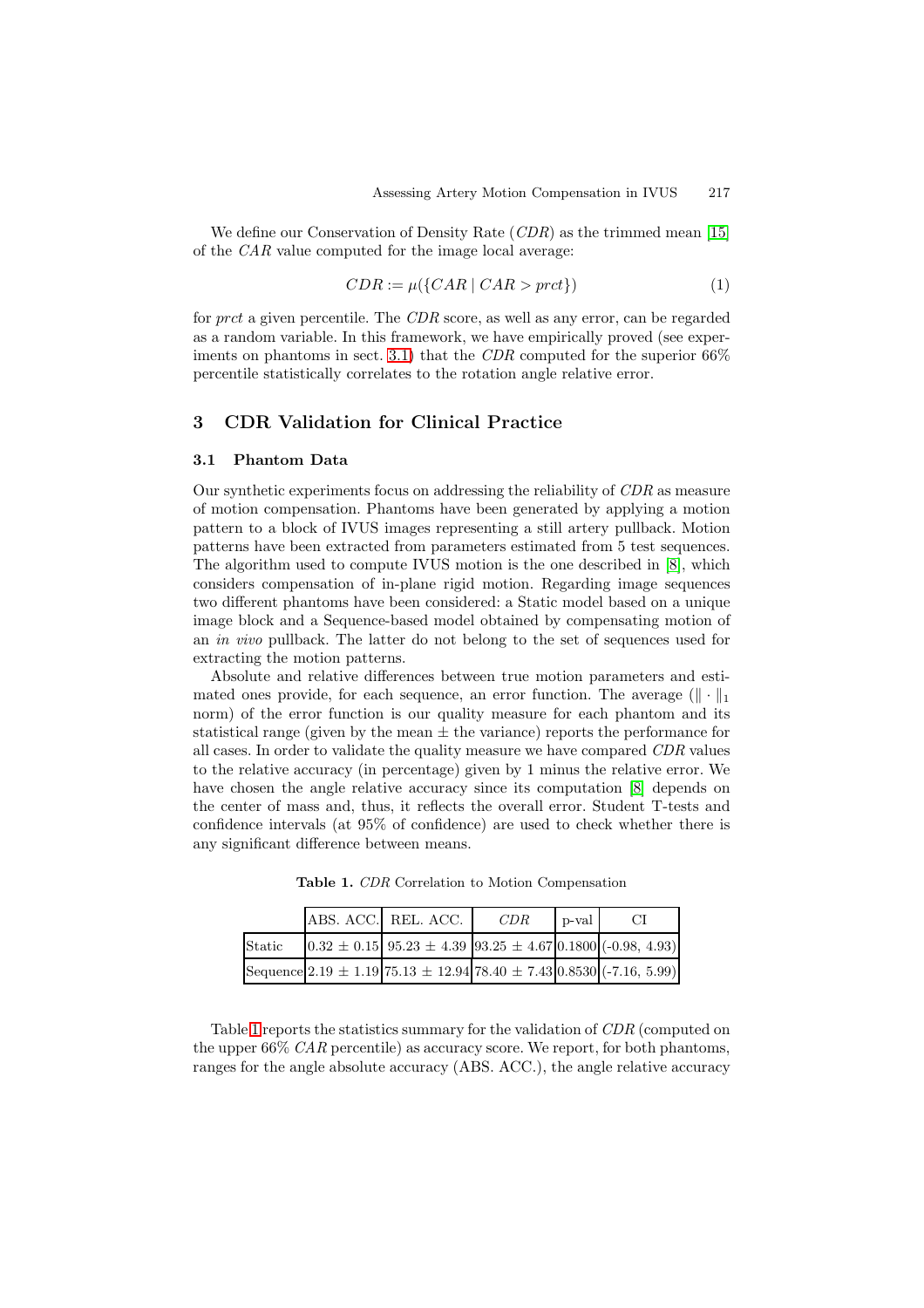

<span id="page-5-0"></span>**Fig. 3.** Longitudinal cuts visual appearance. Each column corresponds to each patient, from the best  $CDR$  (a) to the worst one (d).

(REL. ACC.) and CDR, as well as, the T-test p-value and the confidence interval (CI) for the difference in means. There is no significance difference between CDR and relative accuracy with at most a discrepancy between −7.16% and 5.99%.

### **3.2 Experimental Data**

Performance in real pullbacks has been validated by testing the proposed approach in 32 vessel segments extracted from clinical cases of the Hospital Universitari "Germans Trias i Pujol" in Badalona, Spain. Sequences have been recorded using a Galaxy-BostonSci device at 40 MHz, constant pullback and a digitalization rate of 30 fps. The segments analyzed are short segments 5-6 mm long and cover different plaques (from soft to calcified), morphologies (including branches) and motion artifacts (such as longitudinal motion). Motion was compensated using the approach to rigid movement described in [\[8\]](#page-7-7).

Figure [3](#page-5-0) shows four cases with decreasing CDR values (from left to right): 87%, 81%, 78% and 60%. The first row shows a frame of the original sequences, the second one the longitudinal cuts before motion compensation and the last row the cut after sequence alignment. In the first column  $(fig.3(a))$  $(fig.3(a))$  $(fig.3(a))$  we show a sequence with structure misalignment. The calcium shadow appears and disappears in the original longitudinal cut due to rotation, while calcium presents a uniform appearance in the aligned cut. In the second column  $(fig.3(b))$  $(fig.3(b))$  $(fig.3(b))$  we show a sequence presenting a noticeable vessel translation and its associated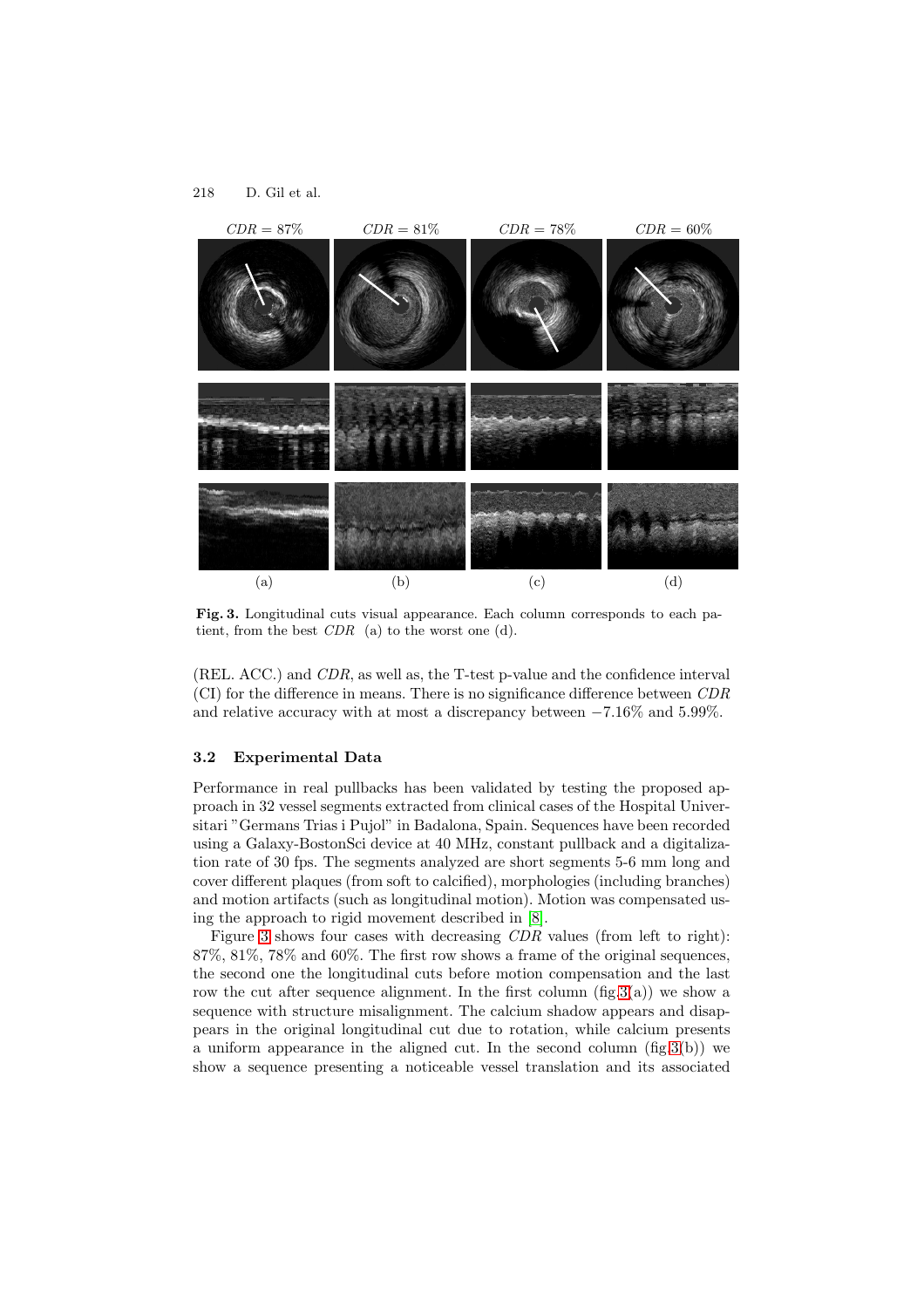tooth-saw-shape in the original longitudinal cut (especially at the end of the segment). After motion correction, only a subtle undulation due to radial dila-tion (at the beginning of the cut) remains. The longitudinal cuts in fig[.3\(](#page-5-0)c) show a straight profile (both before and after alignment) in spite of a lower CDR. This phenomenon, which appears in the absence of motion, is inherent to any relative measure (like  $CDR$  and is discussed in detail in section [4.](#page-6-0) Finally, in fig[.3\(](#page-5-0)d) we show the worst performer both in terms of longitudinal cut appearance and CDR value. In this last case, a proper alignment is only achieved at the second half of the segment and, those, we have only a  $60\%$  of motion reduction.

## <span id="page-6-0"></span>**4 Discussion and Conclusions**

This paper approaches assessment of artery motion compensation in IVUS sequences. We address the definition of an objective score  $(CDR)$  measuring motion reduction in experimental data. The quality measure bases on the conservation of the image local density of mass (given by the local mean) in order to minimize the impact of texture variability and speckle. We present experiments on synthetic sequences (phantoms) and in vivo pullbacks.

Synthetic experiments serve to validate  $CDR$  as quality measure. To such purpose, phantom pullbacks covering different motion patterns and variations in morphology have been produced. Two different vessel morphologies have been considered: static phantoms produced with a single image block and sequence phantoms generated from a real stabilized segment.

Performance on phantoms sequences (table [1\)](#page-4-2) shows that CDR statistically compares to the relative accuracy in parameter estimation, which validates it as a motion suppression measure. We note that relative quantities do not always suit the intuitive idea of parameters accuracy (reflected by absolute errors), since, by definition, they simply measure the rate of motion suppressed. Therefore, for movements within  $\pm 10$  pixels (as in our case), only sub-pixel accuracy achieves a reduction over 95%, while 3-pixel errors represent just a 75% of reduction.

Results on real pullbacks show that, in general, CDR also correlates to the appearance of longitudinal cuts (see figure  $3(a)$ , (b) and (d)). There are only two cases which CDR values are not as high as expected. On one side, real sequences present both rigid and non-rigid motion, although only the rigid component is suppressed. As a result, CDR under estimates motion reduction in experimental data presenting radial dilation, like the case in fig[.3\(](#page-5-0)b). On the other side, for those sequences with little motion (see fig. 3(c)),  $CDR$  does not fit either longitudinal cut visual appearance or absolute accuracy. This follows, because it is a relative score and we recall that, in the case of low motion, only sub-pixel accuracy (unfeasible to achieve) guarantees a high CDR score.

By the former considerations we conclude that the CDR score is an objective (relative) measure of image alignment in experimental data which correlates to parameters accuracy and longitudinal cuts appearance. The fact that its computation relies exclusively on image local appearance evolution validates the CDR score as experimental measure of image alignment.